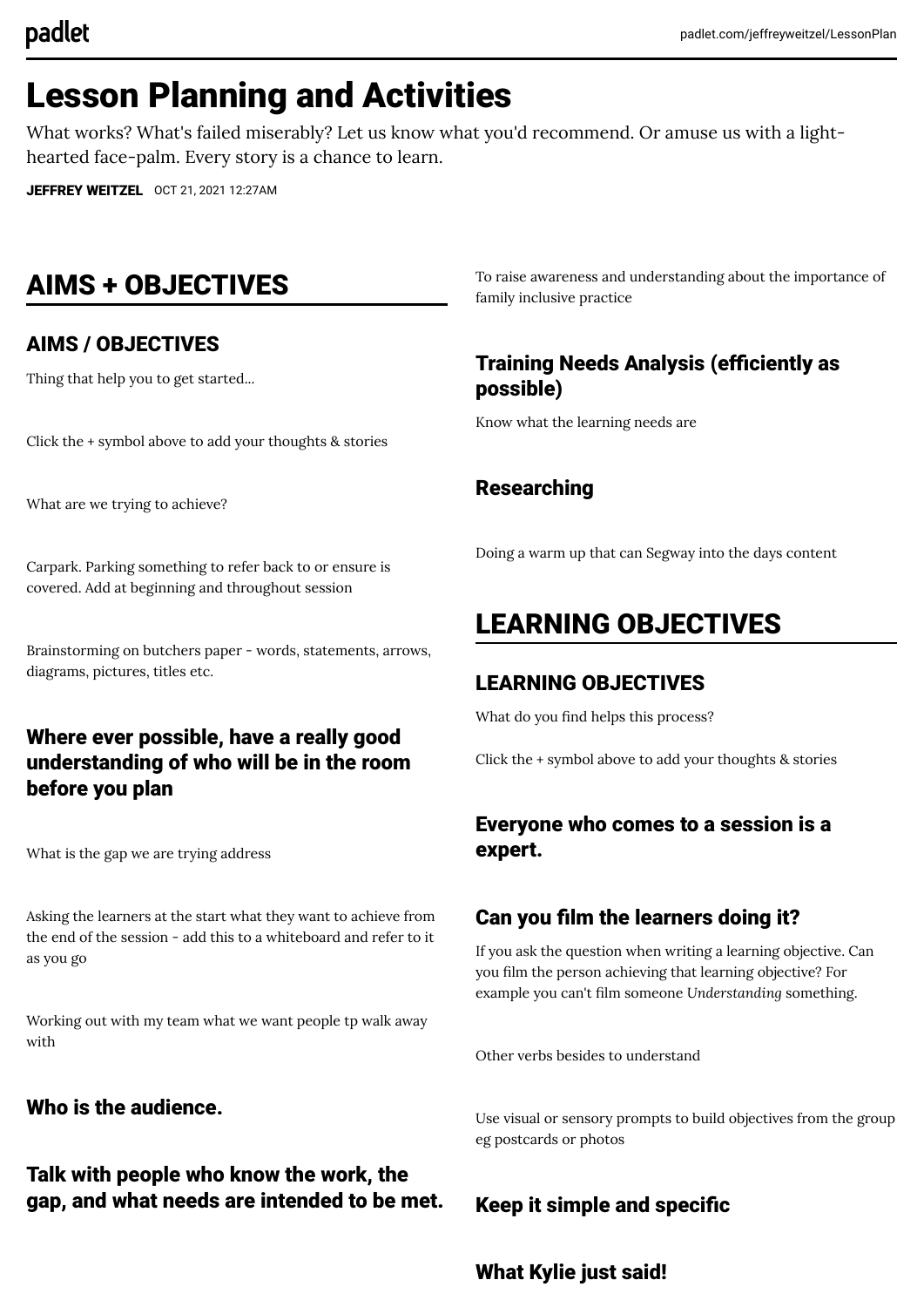## TIMING

## TIMING

What helps you to stay on time? Tips / Practices?

Click the + symbol above to add your thoughts & stories

## Write your times on your lesson plan so you track as you go

Writing the time on your lesson plan so you track as you go

planning, practice and keeping an eye on the time in a discreet way. If facilitating on my own, I may ask a participant to help with time keeping - depending on audience

### Ensure additional resources will cover anything you need to skim over

Plan to get people out of their seats/moving every so often particularly in whole days of training or online training

## Break out rooms etc

Always have high priority content and have some time you could fill with low priority content

Practice in prior days using a timer. Stop when timer goes off and see how much you'd have had to miss. Then trim contents. Repeat until you are just under time

## Learn and adjust from each session

On some eduation sessions it can be helpful to allocate a 'timekeeper' (one of the learners). This makes sure they pay attention!

## have optional activities that you can pick up or leave out

prioritising/planning in advance re: what could be left out if time is tight

Present / facilitate practice session for newly developed session before you take it out on the road to get a sense of whether your timing works

## If you have a co-facilitator work out together what extras to add in or what things to leave out

## Consider what can be converted to takeaway / homework in the event that time is short.

Never tell the audience we are running out of time it makes them stressed and annoyed

Have a backup plan as to what you may want to cut so that you prioritise small group discussion

Practice before actually presenting

## If only!

## allowing more time than you think youll need for interactive activities

#### **Practicing**

allow for wiggle room

## Writing a plan

watching the clock & setting alarms

Training in partners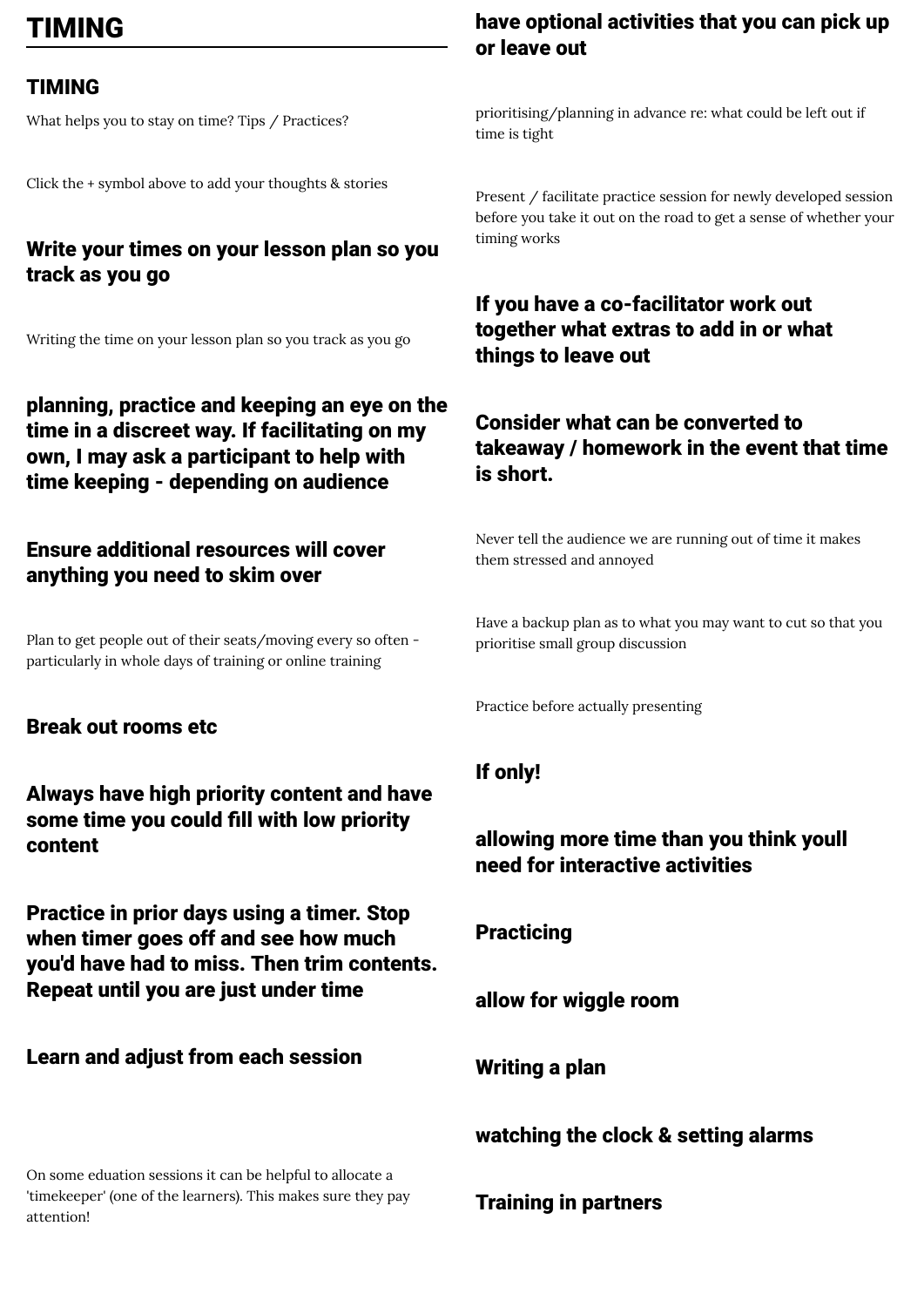## CONTENT

## CONTENT

What are your thoughts on content delivery?

Click the + symbol above to add your thoughts & stories

#### Say less - listen more

As Greg said, hopefully the key content comes from the learners discussion and if not, then Facilitator can do the (succinct) big reveal.

If content is triggering, give learners permission to the start that if they need to step out of the room it is okay, and you will check in with him. If they are just leaving to use the bathroom, they can give a thumbs up.

#### demonstrate your passion

Use different mediums to maintain interest. Without overdoing it

Use inspiring videos to highlight the necessity of learning the content and targeting attitude towards learning perhaps

keep slides simple and use engaging conversation instead of reading text.

Images

#### Relevant experiences

#### Pre question for the Learner

Ask the learners about the work they usually do in the Practice Area of the Training. Get an accurate picture of the Learners current practice/skills/knowledge/attitude.

## make it simple and relate to practice

Being relatable to 'something/someone

'

#### make sure the content flows with sign posts so that it makes sense to learners

in asynchronous learning - using different tools/modalities and functions to keep people engaged with the content

## Real play and or/role play depends on the learning goals

#### Keep slides visually pleasant not overloaded

Consider the sometimes variable experience/knowledge base of everyone in the group.

## Having videos embedded in training to give the presenter a break in talking

#### emphasising takeaway messages

Start with a brainstorming type of activity & then the content / presenting reinforces afterwards what has been learnt through the discussion

## Practicing what/how you are delivering material

Layer the learning

#### less content is better

know your audience

prioritise

## INTERACTIONS

INTERACTIONS

Ongoing review by peer and users/learners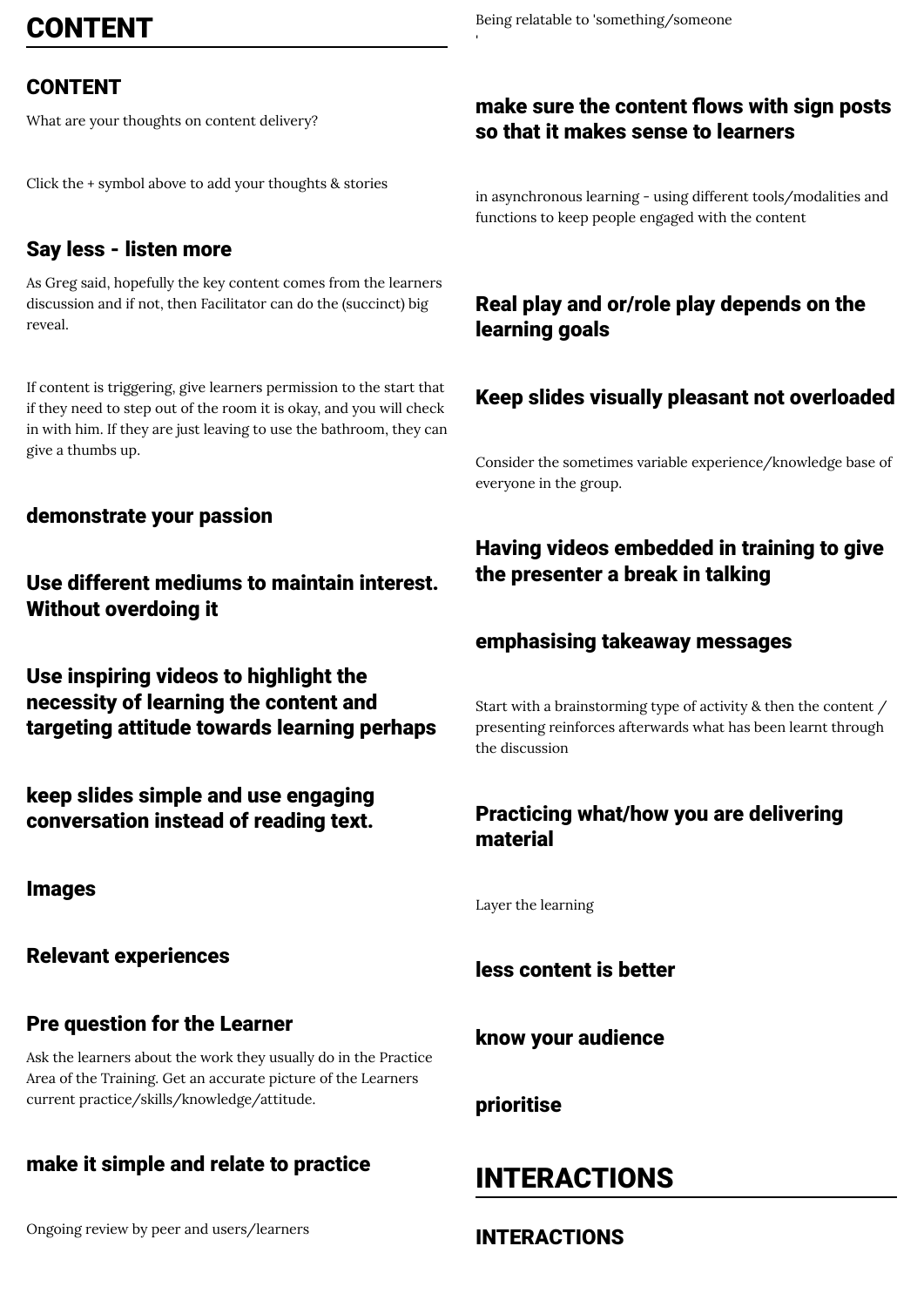Do you find some interaction dynamics work great and others are meh?

Click the + symbol above to add your thoughts & stories

## Acknowledge and thank participants for contributions. Rephrase to reinforce you have heard what was said.

The physical cues to stretch or get outside in breaks help to energise . I once got an activity from a brain gym person . That helped to engage people

## Don't skip the introduction stage if people don't feel you are interested in them they notice

When getting groups/people to feedback from an activity - have first person speak & then with next group just ask them to add new information & so forth. Or ask each group for one reflection point to feedback

Having a non threatening 'safe word' that can be used to redirect the group when needed. ie to stay on track

practice of skills taught

Use participants names and giving feedback when they are participating in activities etc

Facilitate reflective conversations starting with people knowledge

Encourage reflections, those that are gently uncomfortable and leave.an impression

Check in

People feel safer if their interactions are in smaller groups or even anonymous-like this :)

### If people are continuing to talk in the room, its helpful to move around the space (in FTF) and towards them, they usually stop and it doesn't feel like to have to ask them out loud

Be mindful of the emotional impact some training can have and having an Avenue of support for people

Do not swear

## I have sometimes heard trainers / presenters apologise in advance for a dull topic. What a passion killer!

Give the person with lots to say a role and don't shame or shut them down

The person who running the session is not always the expert not the topic. The audience could be.

## Be careful with banter / humour - I have offended / embarrassed people unintentionally.

breakout rooms, with good instructions. Sometimes having someone in each room to help facilitate the group discussion

The gentle assumption. I never ask "do you have any comments / questions?" . I ask "What comments / questions come to mind for you?" ...Silence .....silence ..... tada!

A warm up activity will set up an interactive space

Making it interactive and have activities that cater to all people in the group.

Different way to draw out the knowledge in the room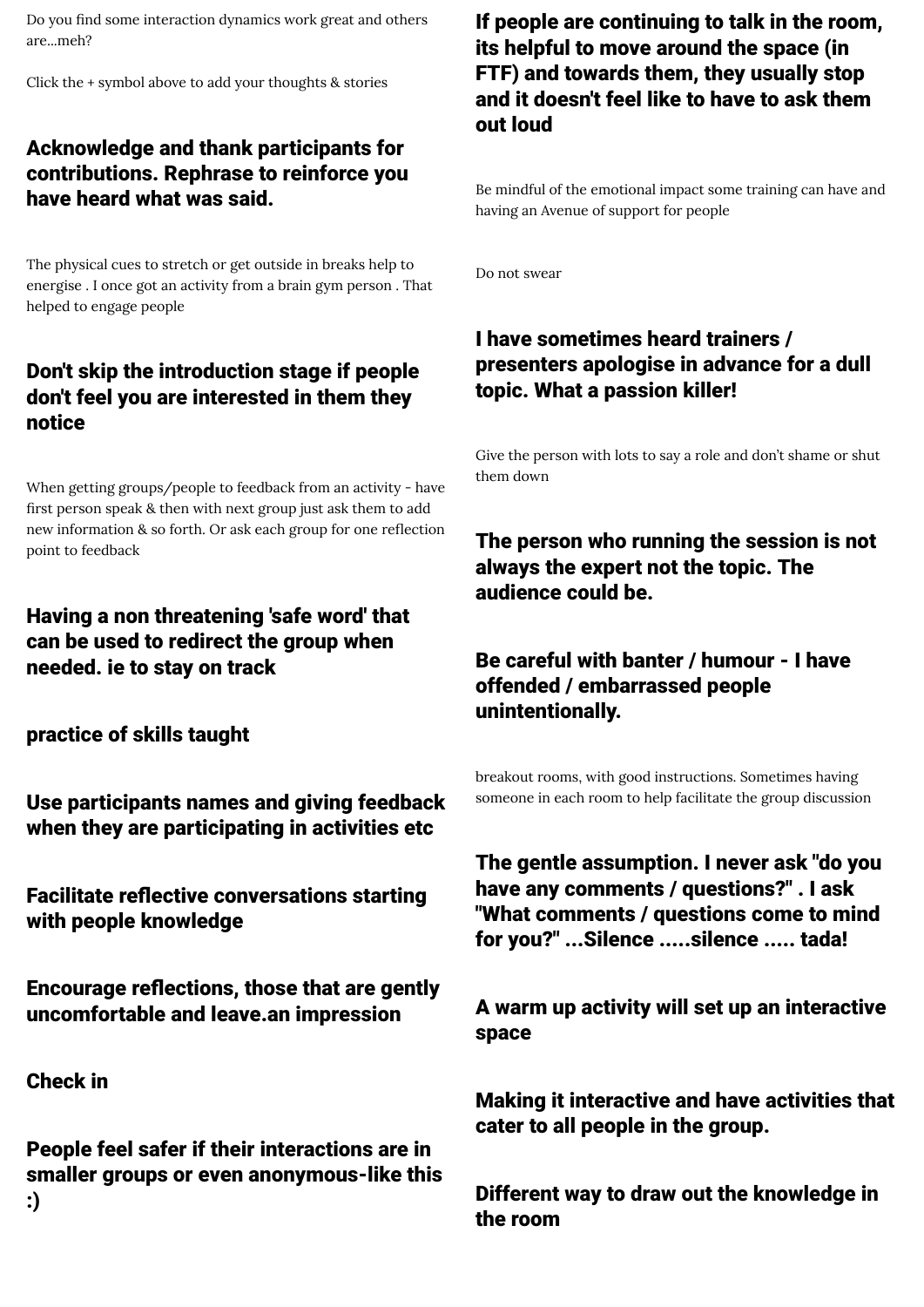Online can promote less engagement with tech issues or people preferring to keep cameras off

#### Virtual is harder

## ACTIVITIES

### ACTIVITIES

Fantastic, Practical, Exciting...share about activities you use or have experienced

Click the + symbol above to add your thoughts & stories

Brain breaks - what do we need to do to create space for more learning? Eg movement, drinks break, walk outside & away from screen etc

#### Music Singing and use of other senses work to re energise

Be silly and playful

Small groups or pair discussion on certain topic or activity.

Trivia quiz with buzzer

### mindfulness exercises that focus on the skill of participate

padlet in breakout rooms scenario/vignette

## Role play

Random selection sometimes for small working groups, other times participants self-select for feelings of safety & overcoming vulnerability

How many people are in the session?

Have someone (a participant/learners) read the case study or quotes or particular content out aloud while others are reading it to themselves to incorporate visual & auditory learning styles

Being aware that some activities can make people uncomfortable - eg. role plays can be anxiety inducing

Link/connect introductory activity/icebreaker to content of the session

#### Have a plan B in case technology doesn't work!

I like 'around the world' table activity people start in one place and then move around and add their comments to others already started work

Make sure your training isn't biased towards your own learning style and remember some learners are uncomfortable with some activities so give them an out

Encourage people to move seats / tables after breaks. People tend to sit with those they know - it's good to mix it up!

### Model what is expected if the activity is a role play. Always have a time-out regroup option for role plays.

### Mix group size and particiapnts through the session

Set them up properly make them clear and easy. Make scenarios / vignettes brief

Always allow enough time for these don't cut people off before finished

#### use different learning styles

Have started using Kahoot! with positive feedback (but does take a bit of time to put together)

#### real playing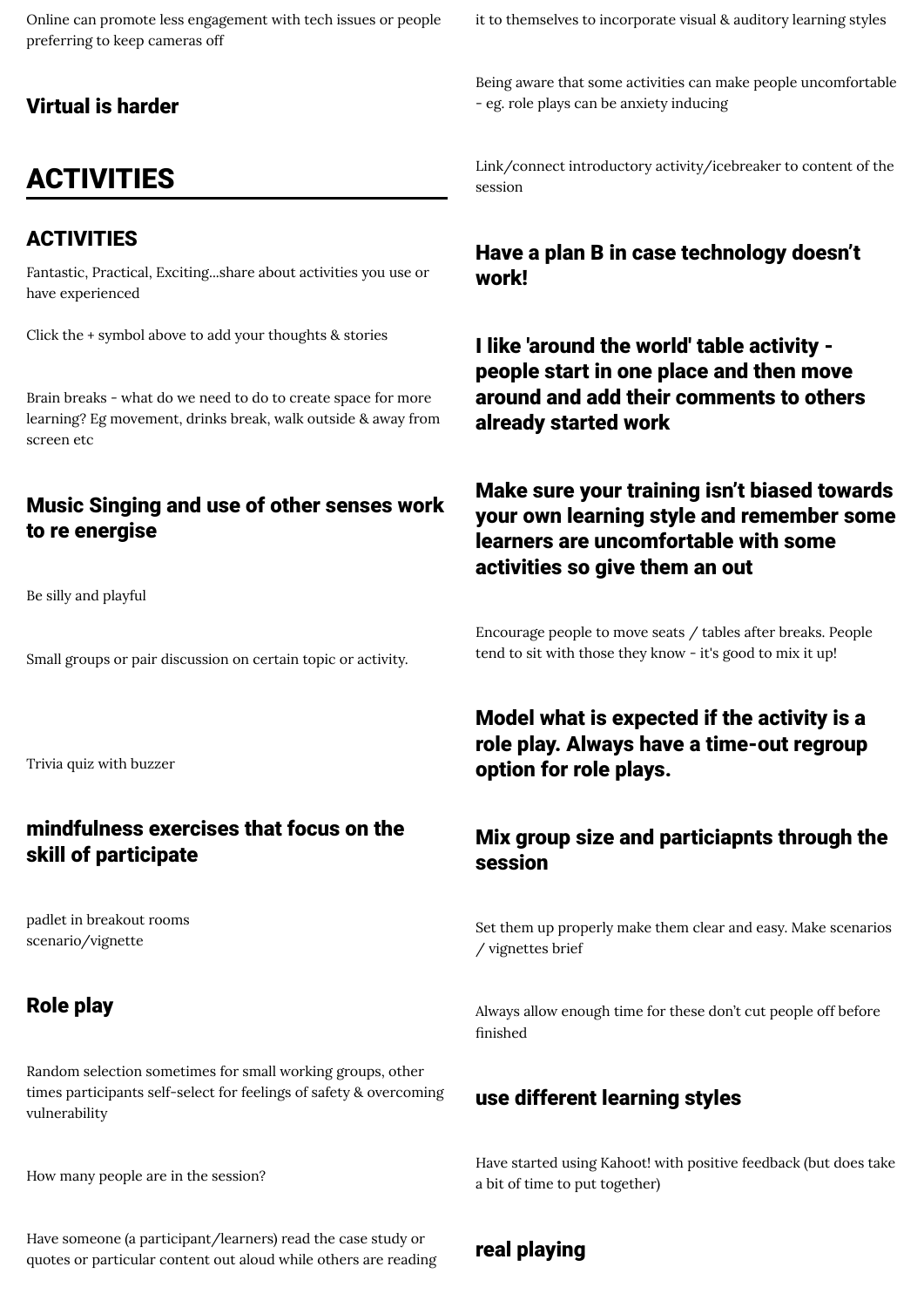# ONLINE TOOLS / TIPS

## ONLINE TOOLS / TIPS

Experienced or used an effective online tool? What made it 'work' ? - not this exercise, of course ;-)

Click the + symbol above to add your thoughts and stories

Set out both learning goals and limitations. With the latter explain how future learning needs could be addressed post session.

Jam board

Breakout rooms

Stretches, thanks for including that Jeff

Have a recording sheet for people to make observations for videos.

Understand that learners will have a different visual view depending on what device they are using

share a video link and allow people to watch it on their own device

Stepping away from computer on breaks

Slido

Jam boarding

Use a HDMI cord and connect a laptop to a TV so people in areas with limited access to computers can access online presentations

Download any videos (youtube/vimeo etc) to your computer so you don't have to rely on good internet connections for the presentation https://mp4s.org/en1/youtubeto-mp4/

#### **[YouTube to MP4](https://mp4s.org/en1/youtube-to-mp4/)**

Our YouTube to mp4 converter is the easiest way to convert YouTube videos to mp4 files online and download them for free. The videos will be always converted in the highest available



quality. Unlike other websites, you can also convert videos that are blocked in your country.

MP4S

Pre-load videos/other content in the background & try out to ensure sound/speakers/no buffering etc is all working well

## Acknowledge the possible challenges in online training with helpful tips to get around them

YouTube

Regular breaks!

## kahoot, menti, miro,

Think about using things like Kahoot as a means to check understanding but also to add some fun questions and polls in

## tools

padlet, menti, kahoot, jeopardy, slido are a few

Learning to manage people who take over in chats.

## Give opportunity for interaction whether that is in the chat or people putting their mic on.

The fofo method is a good one also showing ppl how to use sites/libraries & resources